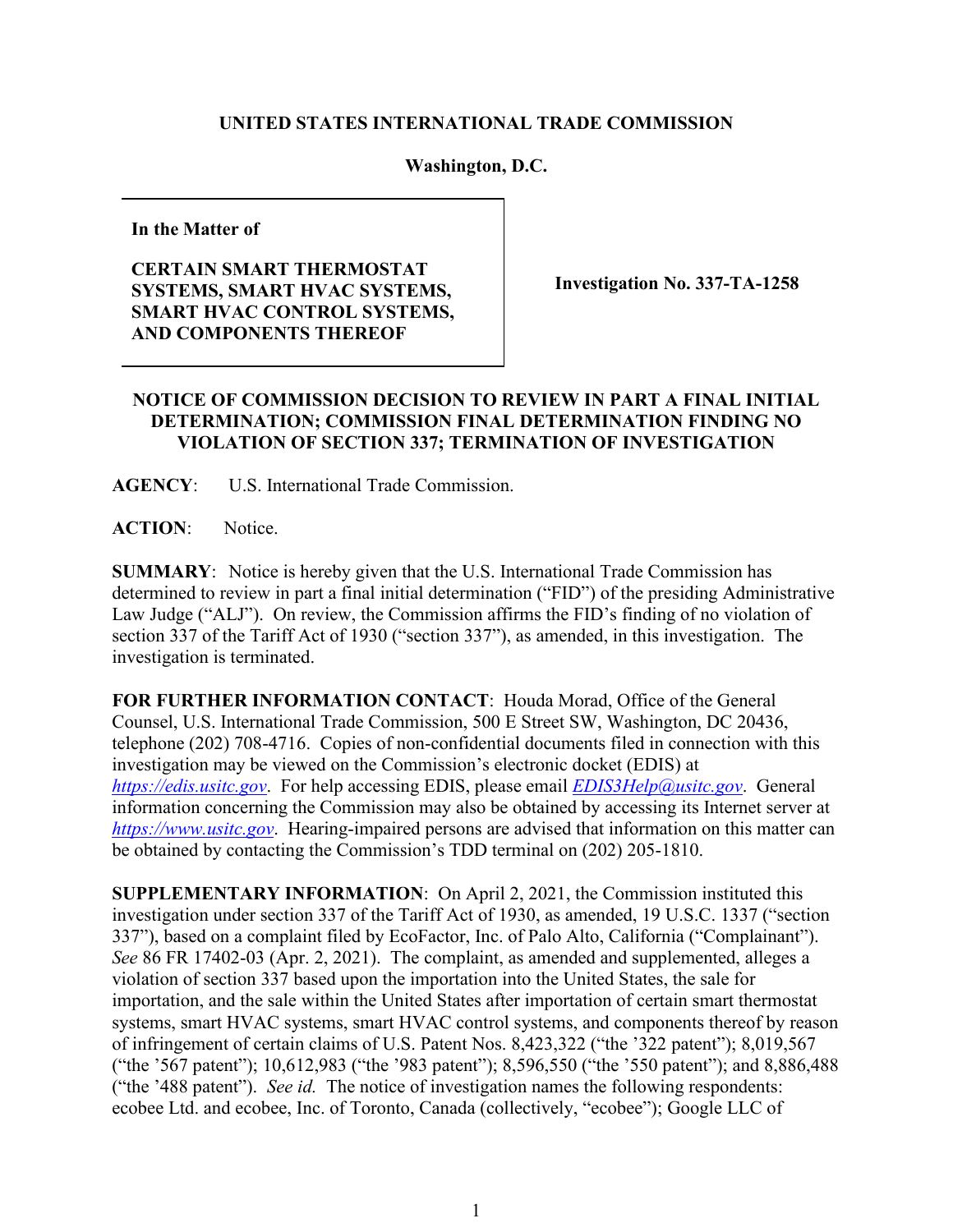Mountain View, California ("Google"); Carrier Global Corporation of Palm Beach Gardens, Florida ("Carrier"); Emerson Electric Co. of St. Louis, Missouri ("Emerson"); Honeywell International Inc. of Charlotte, North Carolina ("Honeywell"); Resideo Technologies, Inc. of Austin, Texas ("Resideo"); Johnson Controls International, PLC of Cork, Ireland ("JCP"); and Siemens Industry, Inc. of Buffalo Grove, Illinois and Siemens AG of Munich, Germany (collectively, "Siemens"). *See id.* The Office of Unfair Import Investigations is not a party to the investigation. *See id.*

The Commission previously terminated the investigation as to respondents Emerson, Siemens, Honeywell, Resideo, and Carrier based on the withdrawal of the allegations in the complaint as to those respondents. *See* Order No. 3 (Apr. 12, 2021), *unreviewed by* Comm'n Notice (Apr. 29, 2021); Order No. 7 (May 13, 2021), *unreviewed by* Comm'n Notice (May 24, 2021); Order No. 13 (July 16, 2021), *unreviewed by* Comm'n Notice (July 30, 2021).

On May 11, 2021, the Commission amended the complaint and notice of investigation to add respondent Johnson Controls Inc. ("JCI") and to terminate respondent JCP. *See* Order No. 4 (Apr. 20, 2021), *unreviewed by* Comm'n Notice (May 11, 2021). On August 6, 2021, the Commission terminated the investigation as to JCI based on settlement. *See* Order No. 17 (Aug. 6, 2021), *unreviewed by* Comm'n Notice (Aug. 18, 2021). Respondents ecobee and Google (hereinafter, "Respondents") remain in this investigation.

On August 18, 2021, the Commission terminated the investigation as to the '322 patent based on the withdrawal of the allegations in the complaint as to that patent. *See* Order No. 16 (Aug. 5, 2021), *unreviewed by* Comm'n Notice (Aug. 18, 2021). On December 8, 2021, the Commission terminated the investigation as to the '567 and '983 patents based on the withdrawal of the allegations in the complaint as to those patents. *See* Order No. 26 (Nov. 8, 2021), *unreviewed by* Comm'n Notice (Dec. 8, 2021). Claims 9 and 17 of the '550 patent and claims 1 and 2 of the '488 patent (collectively, "the Asserted Patents") remain in this investigation.

On September 1, 2021, the ALJ issued a claim construction order construing certain terms disputed by the parties before the ALJ. *See* Order No. 18 (Sept 1, 2021). In addition, the ALJ determined that the asserted claims of the '567 patent were invalid as indefinite. *See id.*

On April 4, 2022, the ALJ issued the FID finding no violation of section 337. In particular, the FID finds that Complainant failed to establish infringement of any of the asserted claims of the '550 and '488 patents by the Respondents. In addition, the FID finds all of the asserted claims to be invalid as follows: (1) claims 9 and 17 of the '550 patent and claims 1 and 2 of the '488 patent lack written description under 35 U.S.C. 112 (section 112); and (2) claim 9 (but not claim 17) of the '550 patent and claims 1 and 2 of the '488 patent are patent ineligible under 35 U.S.C. 101 (section 101). The FID also finds that claims 9 and 17 of the '550 patent and claims 1 and 2 of the '488 patent are not invalid as anticipated or obvious under 35 U.S.C. 102 or 103 (section 102 or 103). Furthermore, the FID finds that the technical prong is not satisfied with respect to any of the asserted claims. The FID also finds that the economic prong of the domestic industry requirement is satisfied with respect to both Asserted Patents.